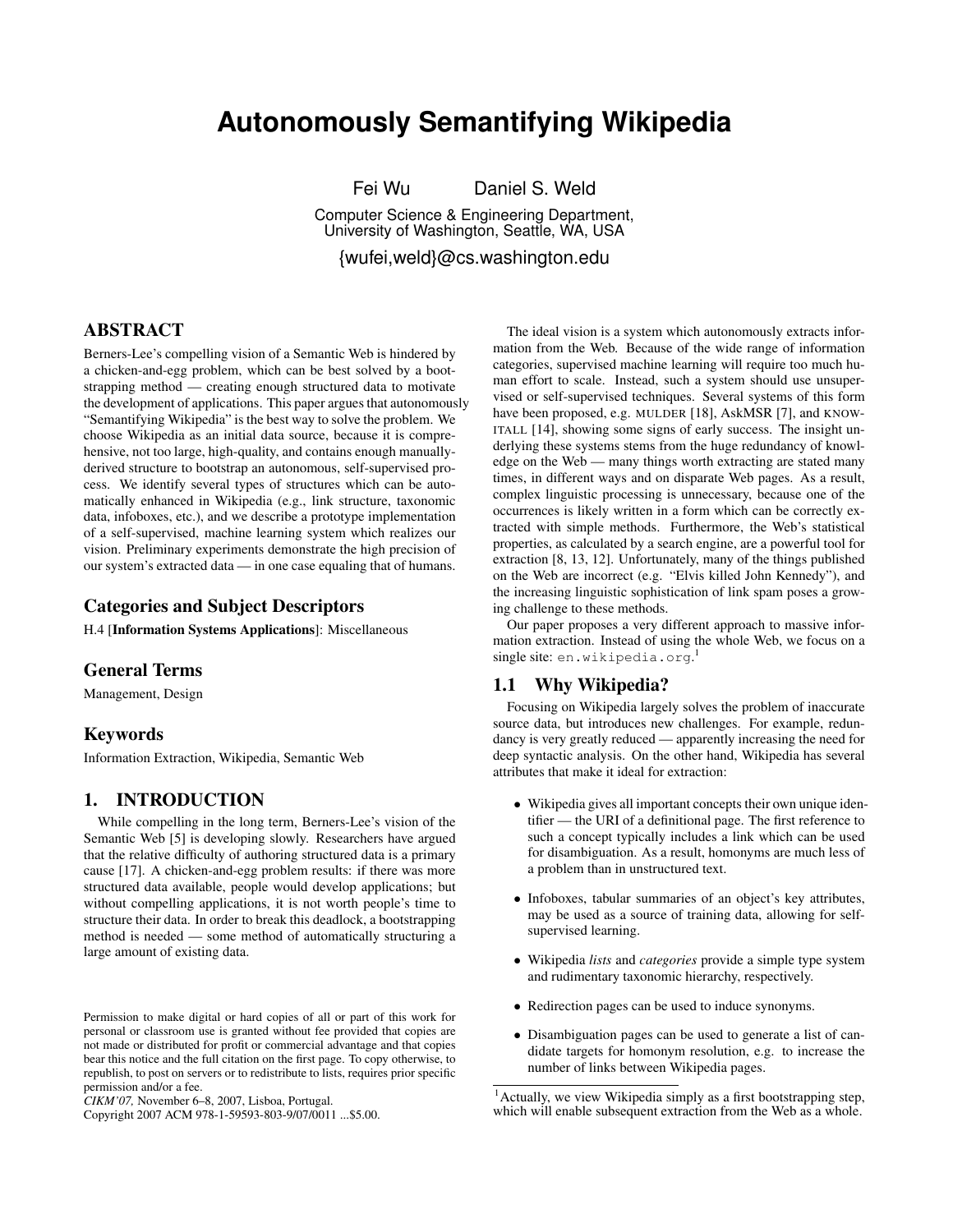

Figure 1: Sample Wikipedia infobox.

• With over 1.7 million articles, Wikipedia is appropriately sized — big enough to provide a sufficient dataset, yet enough smaller than the full Web that a hundred-node cluster is unnecessary for corpus processing.

#### 1.2 Overview

Our grand vision is a combination of autonomous and collaborative techniques for semantically marking up Wikipedia. Such a system would create or complete infoboxes by extracting information from the page, rationalize tags, merge replicated data using microformats, disambiguate links and add additional links where needed, engage humans to verify information as needed, and perhaps add new topic pages (e.g., by looking for proper nouns with no corresponding primary page or perhaps by tracking news stories).

As a first step towards this vision we present KYLIN, a prototype which automates part of this vision. KYLIN looks for classes of pages with similar infoboxes, determines common attributes, creates training examples, learns CRF extractors, and runs them on each page — creating new infoboxes and completing others. KYLIN also automatically identifies missing links for proper nouns on each page, resolving each to a unique identifier. Experiments show that the performance of KYLIN is roughly comparative with manual labelling in terms of precision and recall. On one domain, it does even better.

# 2. GENERATING INFOBOXES

Many Wikipedia articles include *infoboxes*, a concise, tabular summary of the subject's attributes. For example, Figure 1 shows a sample infobox from the article on "Abbeville County," which was generated dynamically from the data shown in Figure 2.

Because of their relational nature, infoboxes may be easily converted to semantic form as shown by Auer and Lehmann's DBpedia [3]. Furthermore, for each class of objects, infoboxes and their



Figure 2: Attribute/value data generating the infobox in Fig. 1

templates implicitly define the most important and representative attributes; hence, infoboxes are valuable ontological resources. In this section we explain how KYLIN automatically constructs and completes infoboxes. The basic idea is to use existing infoboxes as a source of training data with which to learn extractors for gathering more data. As shown in Figure 3, KYLIN's infobox generation module has three main components: preprocessor, classifier, and extractor.

The *preprocessor* performs several functions. First, it selects and refines infobox schemata, choosing relevant attributes. Secondly, the preprocessor generates a dataset for training machine learners.

KYLIN trains two types of *classifiers*. The first type predicts whether a given Wikipedia article belongs to certain class. The second type of classifier predicts whether a given sentence contains the value of a given attribute. If there are  $C$  classes and  $A$  attributes per class, KYLIN automatically learns  $C + AC$  different classifiers.

*Extractors* are learned routines which actually identify and clip out the necessary attribute values. KYLIN learns one extractor per attribute per class; each extractor is a conditional random fields (CRF) model. Training data are taken from existing infoboxes as dictated by the predictions of the classifiers.

We explain the operation and performance of these modules below. But first we discuss the nature of the existing Wikipedia infoboxes and why they are harder to use for training than might be expected.

#### 2.1 Challenges for Infobox Completion

While infoboxes contain much valuable information, they suffer from several challenging problems:

Incompleteness: Since infobox and article text are kept separate in Wikipedia, existing infoboxes are manually created when human authors create or edit an article — a tedious and time-consuming process. As a result, many articles have no infoboxes and the majority of infoboxes which *do* exist are incomplete. For example, in the "U.S. County" class less than 50% of the articles have an infobox. Still there in many classes, there is plenty of data for training.

Inconsistency: The manual creation process is noisy, causing contradictions between the article text and the infobox summary. For example, when we manually checked a random sample of 50 infoboxes in the "U.S. County" class, we found that 16% contained one or more errors. We suspect that many of the errors are introduced when an author updates an article with a revised attribute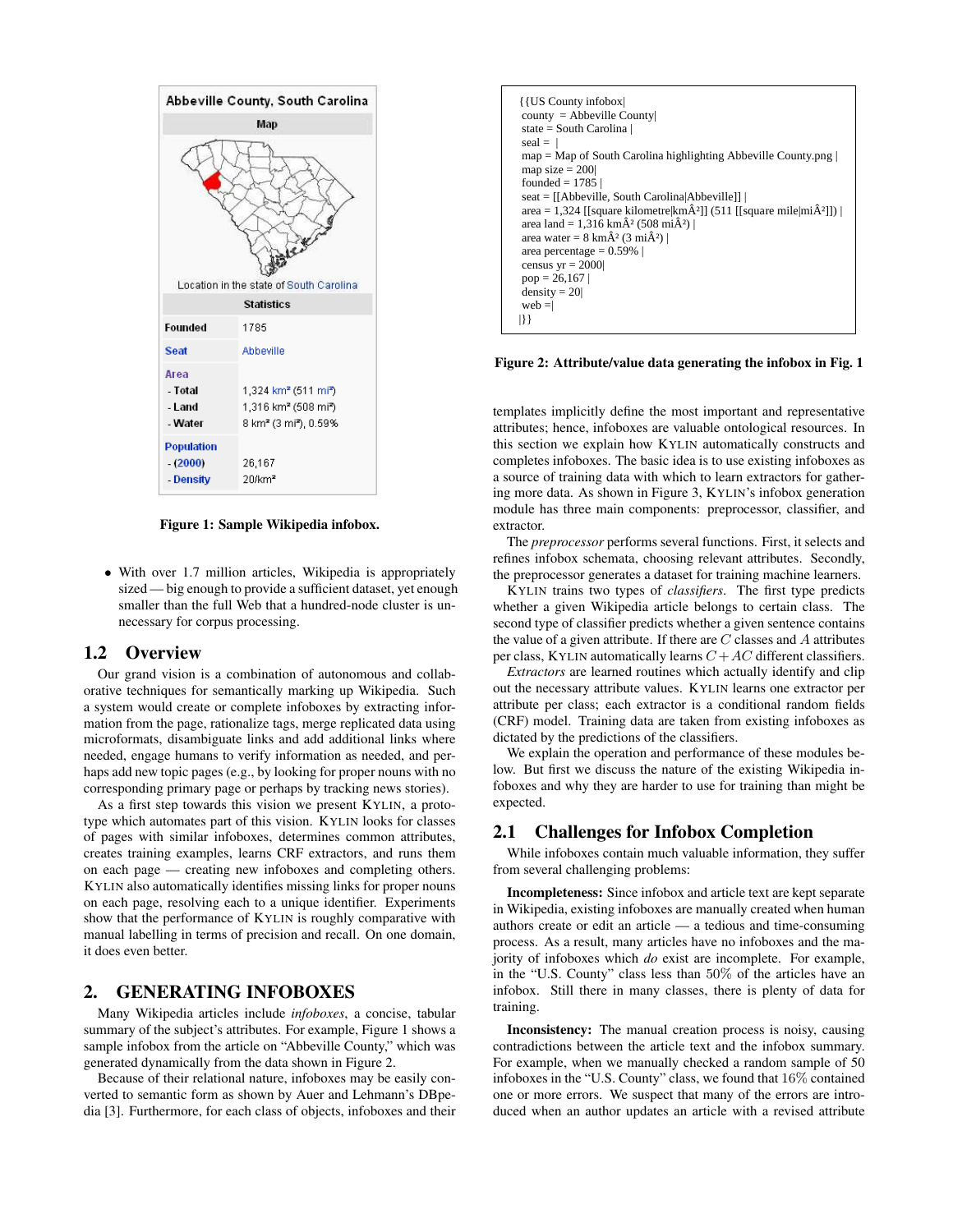

Figure 3: Architecture of KYLIN's infobox generator.



Figure 4: Usage percentage for attributes of the "U.S. County" infobox template.

value (e.g., population) and neglects to change both the text and the infobox — another effect of keeping infobox and text separate.

Schema Drift: Since users are free to create or modify infobox templates, and since they typically create an article by copying parts (e.g., the infobox template) from a similar article, the infobox schema for a class of articles tends to evolve during the course of authoring. This leads to several problems: schema duplication, attribute duplication, and sparseness. As an example of schema duplication, note that four different templates: "U.S. County" (1428), "US County" (574),"Counties"(50) and "County" (19) are used to describe the same type of object. Similarly, multiple tags denote the same semantic attribute. For example, "Census Yr", "Census Estimate Yr", "Census Est." and "Census Year" all mean the same thing. Furthermore, many attributes are used very rarely. Figure 4 shows the percent usage for the attributes of the "U.S. County" infobox template; only 29% of the attributes are used by 30% or more of the articles, and only 46% of the attributes are used by at least 15% of the articles.

Typefree System: The design of Wikipedia is deliberately lowtech, to facilitate human generation of content, and infoboxes are no exception. In particular, there is no type system for infobox attributes. For example, the infobox for "King County, Washington" has a tuple binding the attribute "land area" to equal "2126 square miles" and another tuple defining "land area km" to be "5506 square km" despite the fact that one can be easily derived from another. Clearly this simple approach bloats the schema and increases inconsistency; the similarity between these related attributes also increases the complexity of extraction.

Irregular Lists: List pages, which link to large numbers of similar articles, are a potential source of valuable type information. Unfortunately, because they are designed for human consumption, automated processing is difficult. For example, some list pages separate information in items, while others use tables with different schemas. Sometimes, lists are nested in an irregular, hierarchical manner, which greatly complicates extraction. For example, the "List of cities, towns, and villages in the United States" has an item called "Places in Florida", which in turn contains "List of counties in Florida."

Flattened Categories: While Wikipedia's category tag system seems promising as a source of ontological structure, it is so flat and quirky that utility is low. Furthermore, many tags are purely administrative, e.g. "Articles to be merged since March 2007."

#### 2.2 Preprocessor

The preprocessor is responsible for creating a training suite that can be used to learn extraction code for creating infoboxes. We divide this work into two functions: schema refinement and the construction of training datasets.

Schema Refinement: The previous section explained how collaborative authoring leads to infobox schema drift, resulting in the problems of schema duplication, attribute duplication and sparsity. Thus, a necessary prerequisite for generating good infoboxes for a given class is determining a uniform target schema.

This can be viewed as an instance of the difficult problem of schema matching [11]. Clearly, many sophisticated techniques can be brought to bear, but we adopt a simple statistical approach for our prototype. KYLIN scans the Wikipedia corpus and selects all articles containing the exact name of the given infobox template name. Next, it catalogs all attributes mentioned and selects the most common. Our current implementation restricts attention to attributes used in at least 15% of the articles, which yields plenty of training data.

Constructing Training Datasets: Next, the preprocessor constructs training datasets for use when learning classifiers and extractors. KYLIN iterates through the articles. For each article with an infobox mentioning one or more target attributes, KYLIN segments the document into sentences, using the OpenNLP library [1]. Then, for each target attribute, KYLIN tries to find a unique, corresponding sentence in the article. The resulting labelled sentences form positive training examples for each attribute. Other sentences form negative training examples.

Our current implementation uses several heuristics to match sentences to attributes. If an attribute's value is composed of several sub-values (e.g., "hub cities"), KYLIN splits them and processes each sub-value as follows:

1. For each internal hyperlink in the article and the infobox at-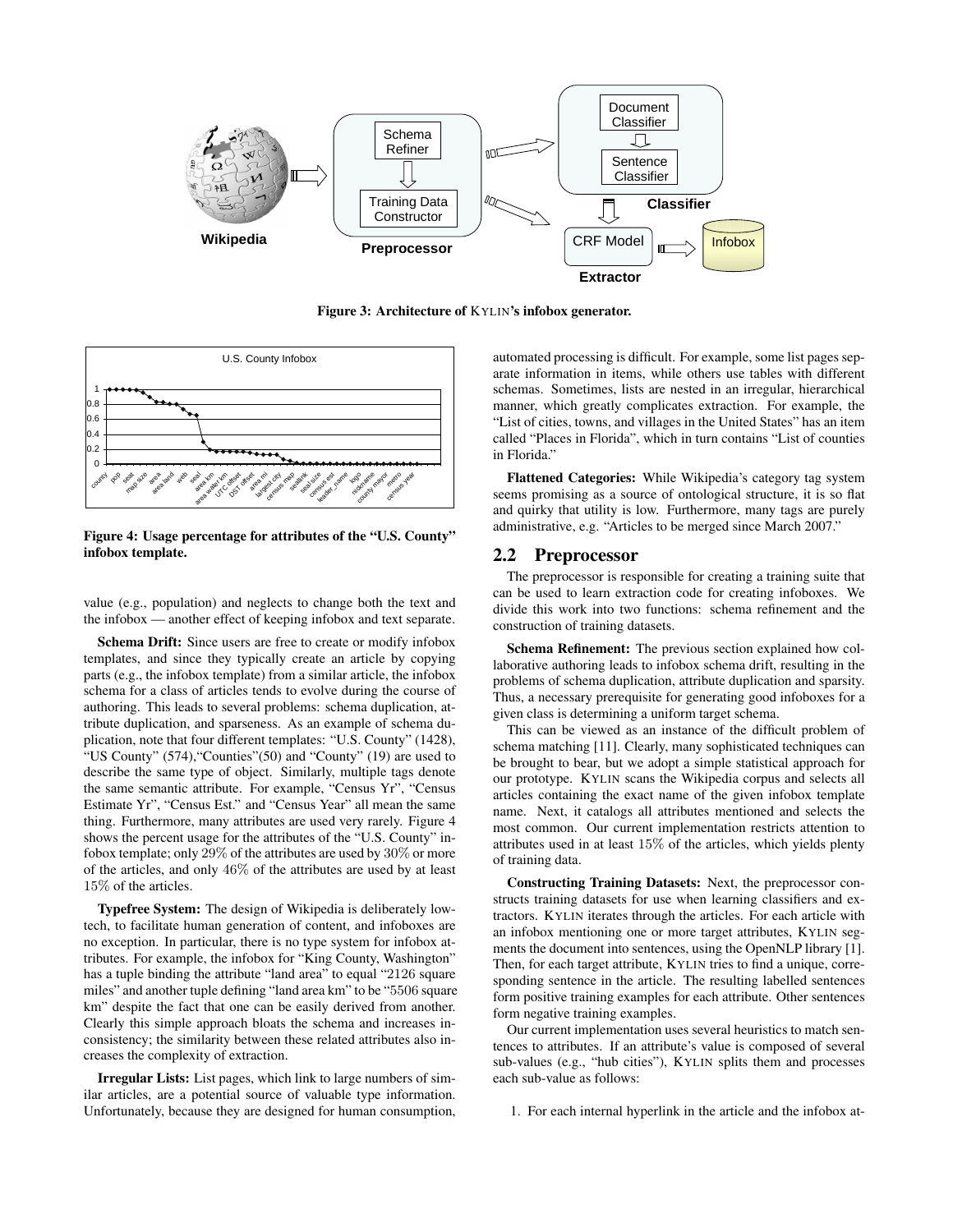tributes, find its unique primary URI in Wikipedia (through a redirect page if necessary). For example, both "USA" and "United States of America" will be redirected to "United States". Replace the anchor text of the hyperlink with this identifier.

- 2. If the attribute value is mentioned by exactly one sentence in the article, use that sentence and the matching token as a training example.
- 3. If the value is mentioned by several sentences, KYLIN determines what percentage of the tokens in the attribute's *name* are in each sentence. If the sentence matching the highest percentage of tokens has at least 60% of these keywords, then it is selected as a positive training example. For example, if the current attribute is "TotalArea: 123", then KYLIN might select the sentence "It has a total area of 123 square kms", because "123" and the tokens "total" and "area" are all contained in the sentence.

Unfortunately, there are several difficulties preventing us from getting a perfect training dataset. First, OpenNLP's sentence detector is imperfect. Second, the article may not even have a sentence which corresponds to an infobox attribute value. Third, we require exact value-matching between attribute values in the sentence and infobox. While this strict heuristic ensures precision, it substantially lowers recall. The values given in many are incomplete or written differently than in the infobox. Together, these factors conspire to produce a rather incomplete dataset.<sup>2</sup> Fortunately, we are still able to train our learning algorithms effectively.

#### 2.3 Classifying Documents & Sentences

KYLIN learns two types of classifiers. For each class of article being processed, a heuristic *document classifier* is used to recognize members of the class. For each target attribute within a class a *sentence classifier* is trained in order to predict whether a given sentence is likely to contain the attribute's value.

Document Classifier: To accomplish autonomous infobox generation, KYLIN must first locate candidate articles for a given class — a familiar document classification problem. Wikipedia's manuallygenerated list pages, which gather concepts with similar properties, and category tags are highly informative features for this task. For example, the "List of U.S. counties in alphabetical order" points to 3099 items; furthermore, 68% of those items have additionally been tagged as "county" or "counties." Eventually, we will use lists and tags as features in a Naive Bayes, Maximum Entropy or SVM classifier, but as an initial baseline we used a simple, heuristic approach. First, KYLIN locates all list pages whose titles contain infobox class keywords. Second, KYLIN iterates through each page, retrieving the corresponding articles but ignoring tables. If the category tags of the retrieved article also contains infobox class keywords, KYLIN classifies the article as a member of the class. As shown in Section 4, our baseline document classifier achieves very high precision (98.5%) and reasonable recall (68.8%).

Sentence Classifier: It proves useful for KYLIN to be able to predict which attribute values, if any, are contained in a given sentence. This can be seen as a multi-class, multi-label, text classification problem. To learn these classifiers, KYLIN uses the training set produced by the preprocessor (Section 2.2). For features, we seek

| <b>Feature Description</b>          | <b>Example</b>              |
|-------------------------------------|-----------------------------|
| First token of sentence             | Hello world                 |
| In first half of sentence           | Hello world                 |
| In second half of sentence          | Hello world                 |
| Start with capital                  | Hawaii                      |
| Start with capital, end with period | Mr.                         |
| Single capital                      | $\mathsf{A}$                |
| All capital, end with period        | CORP.                       |
| Contains at least one digit         | AB3                         |
| Made up of two digits               | 99                          |
| Made up of four digits              | 1999                        |
| Contains a dollar sign              | 20\$                        |
| Contains an underline symbol        | km_square                   |
| Contains an percentage symbol       | $\sqrt{20\%}$               |
| Stop word                           | the; $a$ ; of               |
| Purely numeric                      | 1929                        |
| Number type                         | 1932; 1,234; 5.6            |
| Part of Speech tag                  |                             |
| Token itself                        |                             |
| NP chunking tag                     |                             |
| String normalization:               |                             |
| capital to "A", lowercase to "a",   |                             |
| digit to "1", others to "0"         | $TF-1 \Longrightarrow AAO1$ |
| Part of anchor text                 | Machine Learning            |
| Beginning of anchor text            | <b>Machine Learning</b>     |
| Previous tokens (window size 5)     |                             |
| Following tokens (window size 5)    |                             |
| Previous token anchored             | Machine Learning            |
| Next token anchored                 | <b>Machine</b> Learning     |

Table 1: Feature sets used by the CRF extractor

a domain-independent set which is fast to compute; our current implementation uses the sentence's tokens and their part of speech (POS) tags as features.

For our classifier, we employed a Maximum Entropy model [24] as implemented in Mallet [21], which predicts attribute labels in a probabilistic way — suitable for multi-class and multi-label classifications.<sup>3</sup> To decrease the impact of a noisy and incomplete training dataset, we employed bagging [6] rather than boosting [22] as recommended by [25].

## 2.4 Learning Extractors

Extracting attribute values from a sentence may be viewed as a sequential data-labelling problem. We use the features shown in Table 1. Conditional random fields (CRFs) [19] are a natural choice given their leading performance on this task; we use the Mallet [21] implementation. We were confronted with two interesting choices in extractor design, and both concerned the role of the sentence classifier. We also discuss the issue of multiple extractions.

Training Methodology: Recall that when producing training data for extractor-learning, the preprocessor uses a strict pairing model. Since this may cause numerous sentences to be incorrectly labelled as negative examples, KYLIN uses the sentence classifier to *relabel* some of the training data as follows. All sentences which were assigned to be negative training examples by the preprocessor are sent through the sentence classifier; if the classifier disagrees with the preprocessor (i.e., it labels them positive), then they are

<sup>&</sup>lt;sup>2</sup>Alternatively, one can view our heuristics as explicitly preferring incompleteness over noise — a logical consequence of our choice of high precision extraction over high-recall.

<sup>&</sup>lt;sup>3</sup>We also experimented with a Naive Bayes model, but its performance was slightly worse.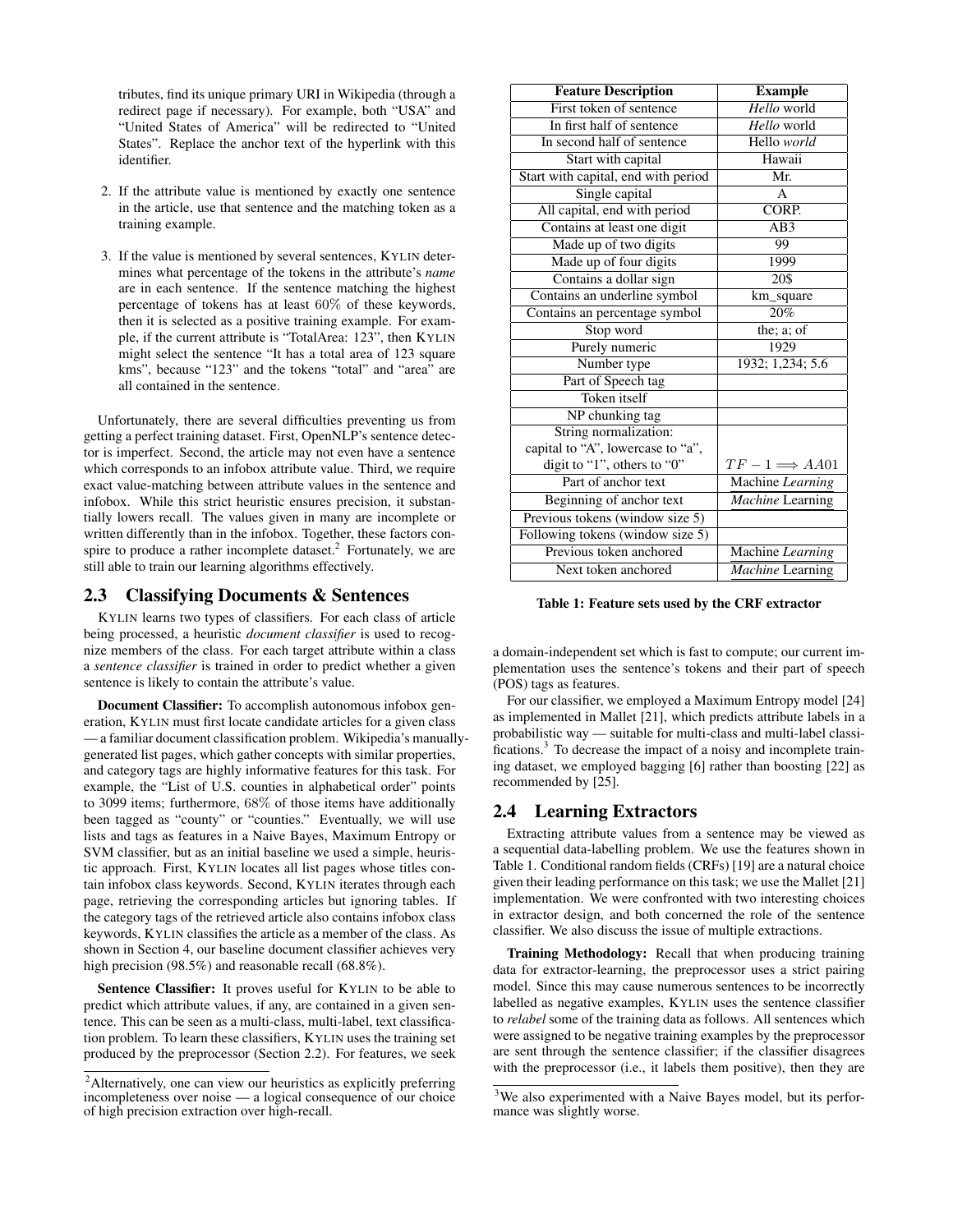eliminated from the training set for this attribute. Experiments in Section 4 show that this small adjustment greatly improves the performance of the learned CRF extractor.

KYLIN trains a different CRF extractor for each attribute, rather than training a single master extractor that clips all attributes. We chose this architecture largely for simplicity — by keeping each attribute's extractor independent, we ensure that the complexity does not multiply.

Classifier's Role in Extraction: We considered two different ways to combine the sentence classifier and extractor for infobox generation. The first is an intuitive pipeline mode where the sentence classifier selects the sentences which should be sent to the CRF extractor. We expected that this approach would decrease the number of false positives with a potential loss in recall. The second architecture treats the classifier's prediction as a CRF feature, but applies the extractor to all sentences. We expected better recall at the expense of speed. The experiments of Section 4 shows that our expectations were fulfilled, but the pipeline's boost to precision was higher than expected, creating a more effective architecture.

Multiple Extractions: Sometimes the extractor finds multiple values for a single attribute. This often happens as a mistake (e.g. because of an extractor error or redundant text in the article) but can also happen when the attribute is not functional (e.g. a band likely has several members). KYLIN distinguishes the cases by seeing if multiple values are found in the attribute's training set. If so, the set of extractions is returned as the final result. Otherwise, KYLIN returns the single value with the highest confidence.

#### 3. AUTOMATIC LINK GENERATION

A second goal for KYLIN is autonomous link generation for Wikipedia articles. Two Wikipedia resources are useful for this task. Disambiguation pages, which list alternative definitions of a term along with a concise description, help distinguish the correct target for new links. Redirection pages, which redirect a pointer for one term to another article, can be used to identify sets of synonyms. KYLIN uses the following procedure to generate internal links.

First, KYLIN extracts each noun-phrase (NP) from the article, again using OpenNLP. Next, it converts the NPs to their normalized forms. For example, determinants like "a" and "the" are discarded. Only *proper* nouns (i.e., whose first word is capitalized) are retained as candidates for link generation.<sup>4</sup> Finally, for each candidate NP, KYLIN checks the following conditions in order; if one matches, it adds a link.

- 1. MatchAnchor: Exactly matches some existing anchor text in the article.
- 2. MatchTitle: Exactly matches the title of the article.
- 3. MatchURI: Matches a primary URI in Wikipedia without ambiguity.
- 4. Disambiguation: If there is a corresponding disambiguation page, define the *context* of the NP to be the title of the current article plus the sentence where the NP appears, minus all stop words. For each entry in the disambiguation page, check whether the overlap degree between the entry and the *context*

|                   | County | Airline |      | Actor   University |
|-------------------|--------|---------|------|--------------------|
| Predicted         | 3302   | 2764    | 6984 | 4309               |
| Precision $(\% )$ | 100    | 100     | 100  | 94                 |

Table 2: Estimated precision of the document classifier.

is over threshold (e.g. 0.3 in our experiments); if so, choose the best match.

- 5. InTitle: NP is contained in the title.
- 6. InAnchor: NP is contained in some existing anchor text.

This technique, while ad hoc, performs well. But one might question is whether our matching heuristics are applied in the correct order. We answer this question experimentally in Section 4.

KYLIN assumes that a given NP string denotes the same concept within an article, which is reasonable for Wikipedia. However, when a NP appears in a different sentence, its context changes and hence the disambiguation rule may predict a different target. Thus KYLIN identifies all potential targets for a NP and chooses the one with the highest confidence — increasing both precision and recall. To see why, consider the meaning of "Portland" in the following two sentences:

- *FBI agents from Portland handled the case, in which payment of a demanded ransom of \$200,000 secured the release of the victim.*
- *The dominant intercity transportation link between Tacoma and other parts of the Puget Sound is Interstate 5, which links Tacoma with Seattle to the north and Portland, Oregon, to the south.*

Though it is hard to determine the correct target for "Portland" in the first sentence, the context is much more informative in the second.

### 4. EXPERIMENTS

To avoid overloading the Wikipedia server, we downloaded the 2007.02.06 data in order to test the performance of KYLIN's infobox generation and link creation algorithms.

#### 4.1 Infobox Generation

For testing, we selected four popular classes: U.S. county, airline, actor, and university. Each was among the top 100 classes in terms of infobox usage. We address four questions:

- What are the precision and recall of the document classifier?
- What are the precision and recall of the infobox attribute extractor and how does it compare to the performance of human users?
- Is the precision of the extractor improved by pruning the set of training data with the sentence classifier? What is the cost in terms of recall?
- Should one use the sentence classifier as a serial pipeline filter preceding the extractor or simply make the classifier's output available as a feature for the extractor's use?

<sup>4</sup>A random sample of 50 Wikipedia articles yielded 1213 existing hyperlinks edited by users, and 70.2% had proper nouns as anchors. Clearly, KYLIN should add links defining things other than proper nouns, but selecting which are worthy is a difficult future topic.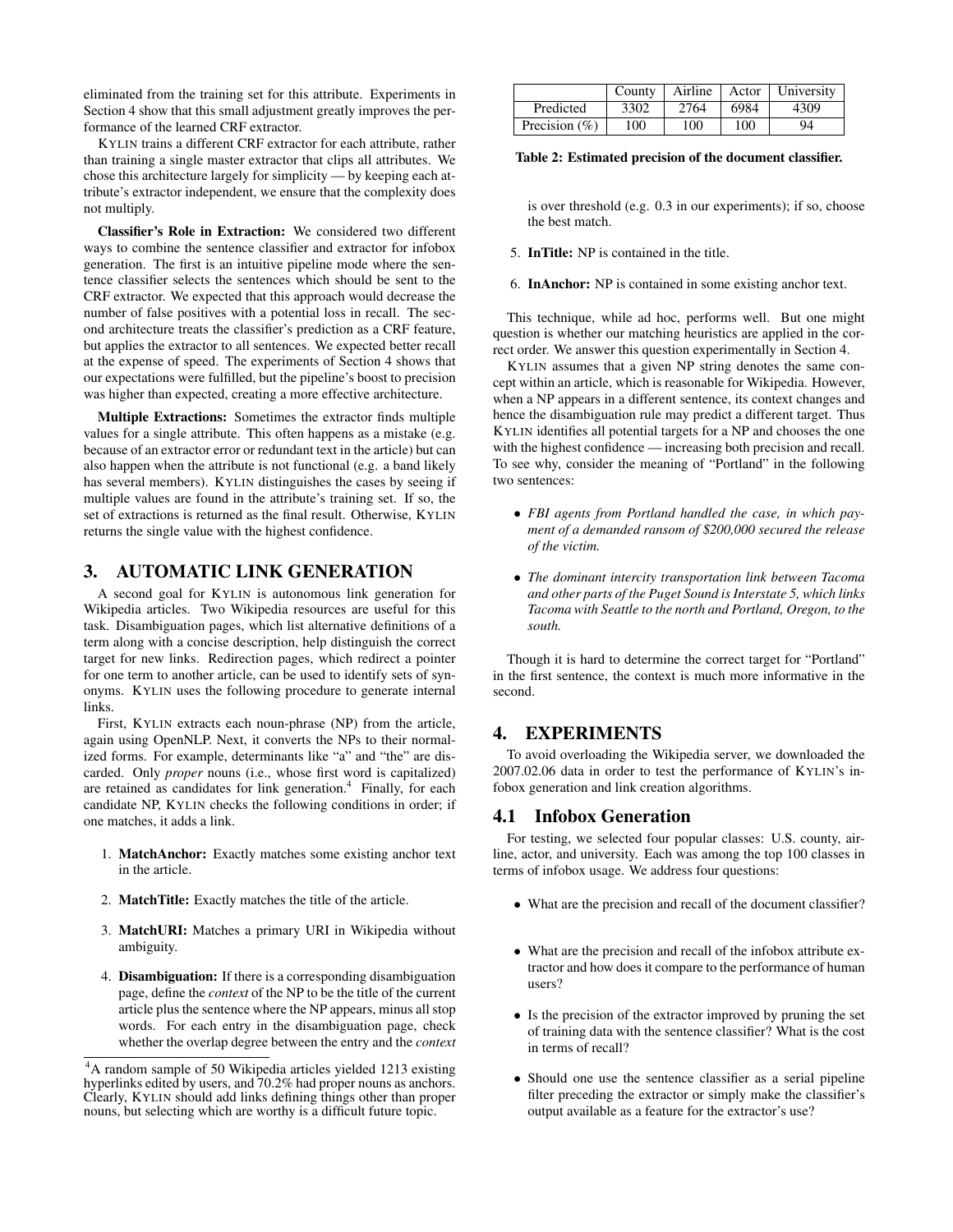|               | County | Airline |      | Actor   University |
|---------------|--------|---------|------|--------------------|
| Tagged        | 1245   | 791     | 3819 | 4025               |
| Recall $(\%)$ | 98.1   | 85.3    | 41.3 | 50.3               |

Table 3: Estimated recall of the document classifier



Figure 5: Precision vs. recall curves of infobox generation. The individual points correspond to the performance of Wikipedia users' manual edition.

Document Classification: We use sampling plus human labelling to estimate the precision and recall of the classifiers. We measure the precision of a class' classifier by taking a random sample of 50 pages which were predicted to be of that class and manually checking their accuracy. Table 2 lists the estimated precision for our four classes. On average, the classifiers achieve 98.5% precision.

To estimate recall, we introduce some notation, saying that an article is *tagged* with a class if it has had an infobox of that type manually created by a human author. We use the set of tagged pages as a sample from the universal set and count how many of them are identified by the classifier. Table 3 shows the detailed results, but averaging uniformly over the four classes yields an average recall of 68.8%. This is quite good for our baseline implementation, and it seems likely that a machine-learning approach could result in substantially higher recall.

Note that there are some potential biases which might potentially affect our estimates of precision and recall. First, as mentioned in Section 2.1, some list pages are challenging to exploit, and list page formatting varies a lot between different classes. Second, articles with user-added infobox classes tend to be on more popular topics, and these may have a greater chance to be included in list pages. This could lead to minor overestimation of KYLIN recall. But we believe that these factors are small, and our estimates of precision and recall are accurate.

Infobox Attribute Extractor: In order to be useful as an autonomous system, KYLIN must be able to extract attribute values with very high precision. High recall is also good, but of less importance. Since our CRF extractor outputs a confidence score for its extraction, we can modulate the confidence threshold to control the precision/recall tradeoff as shown in Figure 5.

Interestingly, the precision/recall curves are extremely flat, which means the precision is rather stable w.r.t the variation of recall. In

|            | People     |            | System     |            |
|------------|------------|------------|------------|------------|
| Class      | $Pre.(\%)$ | $Rec.(\%)$ | $Pre.(\%)$ | $Rec.(\%)$ |
| County     | 97.6       | 65.9       | 97.3       | 95.9       |
| Airline    | 92.3       | 86.7       | 87.2       | 63.7       |
| Actor      | 94.2       | 70.1       | 88.0       | 68.2       |
| University | 97.6       | 90.5       | 73.9       | 60.5       |

Table 4: Relative performance of people and KYLIN on infobox attribute extraction.

practice, KYLIN is able to automatically tune the confidence threshold based on training data provided by the preprocessor for various precision/recall requirements. In order to reduce the need for human fact checking, one can set a high threshold (e.g., 0.99), boosting precision. A lower threshold (e.g. 0.3) extends recall substantially, at only a small cost in precision.

In our next experiment, we use a fixed threshold of 0.6, which achieves both reasonable precision and recall for all classes. We now ask how KYLIN compares against strong competition: human authors. For each class, we randomly selected 50 articles with existing infobox templates. By manually extracting all attributes mentioned in the articles, we could check the performance of both the human authors and of KYLIN. The results are shown in Table 4. We were proud to see that KYLIN performs better on the "U.S. County" domain, mainly because its numeric attributes are relatively easy to extract. In this domain, KYLIN was able to successfully recover a number of values which had been neglected by humans. For the "Actor" and "Airline" domains, KYLIN performed slightly worse than people. And in the "University" domain, KYLIN performed rather badly, because of implicit references and the type of flexible language used in those articles. For example, KYLIN extracted "Dwight D. Eisenhower" as the president of "Columbia University" from the following sentence.

• *Former U.S. President Dwight D. Eisenhower served as President of the University.*

Unfortunately, this is incorrect, because Eisenhower was a *former* president (indicated somewhere else in the article) and thus the incorrect value for the current president.

Implicit expressions also lead to challenging extractions. For example, the article on "Binghamton University" individually describes the number of undergraduate and graduate students in each college and school. In order to correctly extract the total number of students, KYLIN would need to reason about disjoint sets and perform arithmetic, which is beyond the abilities of most textual entailment systems [9, 20], let alone one that scale to a Wikipediasized corpus.

Using the Sentence Classifier with the Attribute Extractor: Recall that KYLIN uses the sentence classifier to prune some of the negative training examples generated by the preprocessor before training the extractor. We also explored two ways of connecting the sentence classifier to the extractor: as a pipeline (where only sentences satisfying the classifier are sent to the extractor) or by feeding the extractor every sentence, but letting it use the classifier's output as a feature. In this experiment, we consider four possible configurations:

- Relabel, Pipeline uses the classifier's results to relabel the training dataset for the extractor and uses a pipeline architecture.
- Relabel, #Pipeline also uses the classifier's results to relabel the training dataset for the extractor, but doesn't use a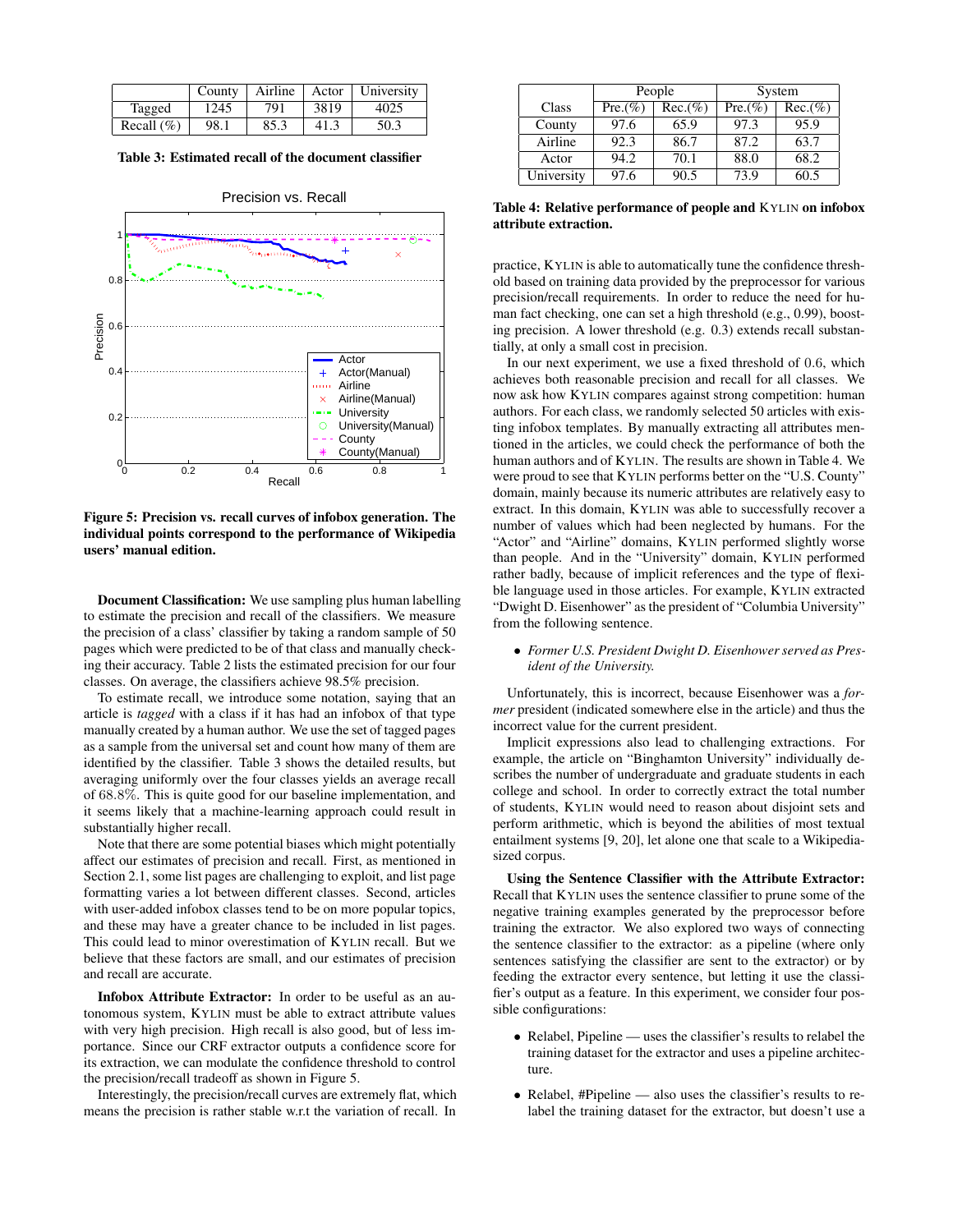

Figure 6: Precision and recall curves with different policies on combining sentence classifier and CRF extractor. The cross points correspond to Wikipedia users' manual edition.

pipeline (instead it provides the classifier's output to the CRF extractor).

- #Relabel, Pipeline training examples are not relabelled, but the pipelined architecture is used.
- #Relabel, #Pipeline training examples are not relabelled and a pipeline is eschewed (the classifier's output is fed directly to the extractor).

Figure 6 shows the detailed results. In most cases the "Relabel, Pipeline" policy achieves the best performance. We draw the following observations:

- Noise and incompleteness within the training dataset provided by the Preprocessor makes the CRF extractor unstable, and hampers its performance (especially recall) in most cases.
- By using classifier to refine the training dataset, many false negative training examples are pruned; this helps to enhance the CRF extractor's performance, especially in terms of robustness and recall.

• The pipeline architecture improves precision in most cases by reducing the risk of false positive extractions on irrelevant sentences. But since fewer sentences are even given to the extractor, recall suffers.

## 4.2 Internal Link Generation

In this section we address the following questions:

- What are the precision and recall of KYLIN's link-generation method?
- How do the heuristic rules effect this performance? Can KYLIN figure out the right order in which to apply the heuristics via self-supervised learning?

The first question is easy. Sampling over 50 randomly generated pages, we found 1213 unique human-generated hyperlinks, 852 of which were anchored by proper nouns. The set of pages contained additional 369 unique proper nouns that we judged deserving of a link.<sup>5</sup> Thus, we see that human authors display  $69.8\%$  recall,

<sup>5</sup>This judgment is a bit subjective and it is important to note that we are treating links as semantic structure whose objective is to uniquely specify the noun's meaning — not facilitate a human's reading pleasure.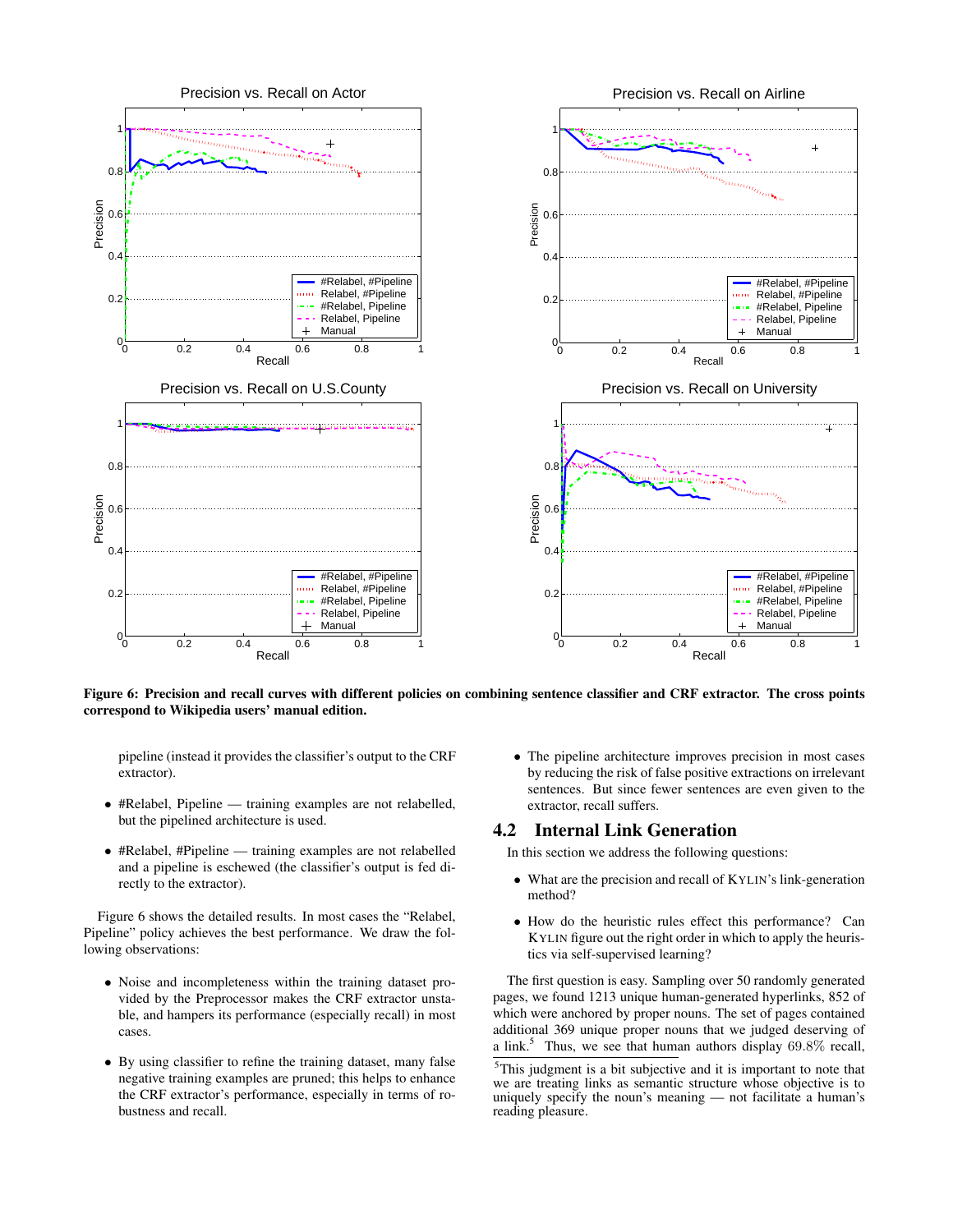| <b>Heuristic</b> | $Pre. (\%)$ | $Rec. (\% )$ |
|------------------|-------------|--------------|
| MatchTitle       | 100         | 0.2          |
| MatchAnchor      | 92.8        | 9.0          |
| MatchUrl         | 85.0        | 49.2         |
| Disambiguation   | 38.5        | 1.8          |
| <b>InTitle</b>   | 18.8        | 0.3          |
| InAnchor         | 14.3        | 01           |

Table 5: Performance of various link-generation heuristics on existing links.

| <b>Heuristic</b> | $Pre. (\% )$ | $Rec.(\%)$ |
|------------------|--------------|------------|
| MatchTitle       | 100          | 4.06       |
| MatchAnchor      | 97.9         | 12.7       |
| MatchUrl         | 90.8         | 42.5       |
| Disambiguation   | 62.5         | 4.07       |
| InTitle          | 75.4         | 11.6       |
| InAnchor         | 57.8         | 17.1       |

Table 6: Performance of various link-generation heuristics on new links.

presumably with near 100% precision. When KYLIN was asked to find links for the proper nouns left unlinked by humans, it generated 291 links of which 261 were correct. This yields a link-generation precision of 89.7% and a human-level recall of 70.7%.

The six heuristics listed in Section 3 form the core of KYLIN's link generator. Each of the heuristics sounds plausible, but as one might suspect, the correct order matters considerably. Interestingly, we can use the set of human-authored internal links as another training set and use it to choose the right order for the heuristics — another form of self-supervised learning.

We first measure each heuristic's performance on the suite of user-added hyperlinks, and then order them in order of decreasing precision score. Table 5 shows each heuristic's precision on a random sample of 50 Wikipedia articles. The order determined by KYLIN matches well with our intuitions. To demonstrate that the ordering works well on as-yet unlinked noun phrases, we tested it on a manually-labelled sample of 50 articles (Table 6). Note that while the individual numbers have changed substantially, the relative order is stable.

The difference in quantitative precision/recall numbers is due to the distinct characteristics of the nouns in datasets corresponding to Tables 5 and 6. Table 5 is based on existing anchor texts edited by users. A quick check of Wikipedia articles reveals that users seldom add links pointing to the current article, which leads to a performance decrease of the "MatchTitle" and "InTitle" heuristics. If the same NP appears several times, users tend to only add a link at its first occurrence, which effects the "MatchAnchor" and "InAnchor" heuristics. When users add a link to help disambiguate concepts, usually they are "harder" than randomly picked noun-phrases, which explains the lower performance of the "Disambiguation" heuristic in Table 5.

If human linking behavior is so different from KYLIN's exhaustive approach, one might question the utility of automatic link generation itself. We agree that KYLIN's links might not help *human* readers as much as those added by human authors, but our objective is to help programs, not people! By disambiguating numerous noun phrases by linking to a unique identifier, we greatly simplify subsequent processing. Furthermore, we note that many are to pages which have not yet been linked in the article.

For the next experiment, we enumerated all  $6! = 720$  heuristic

| Ordering          | $Pre.(\%)$ | $Rec.(\%)$ |
|-------------------|------------|------------|
| K yi jn           | 89.7       | 70.7       |
| <b>Best Order</b> | 90.0       | 71.0       |
| Worst Order       | 78.4       | 61.8       |

Table 7: Effect of different heuristic orders on link generation performance.

orderings and measured the precision and recall of the collection as a whole. Table 7 lists the performance of KYLIN's ordering as well as the best and worst orders. We can see there is little difference between KYLIN and the optimal one, and both of them perform more than 10% better than the worst ordering.

## 5. RELATED WORK

We group related work into several categories: bootstrapping the semantic web, unsupervised information extraction, extraction from Wikipedia, and related Wikipedia-based systems.

Bootstrapping the Semantic Web: REVERE [17] aims to cross the chasm between structured and unstructured data by providing a platform to facilitate the authoring, querying and sharing of data. It relies on human effort to gain semantic data, while our KYLIN is fully autonomous. DeepMiner [30] bootstraps domain ontologies for semantic web services from source web sites. It extracts concepts and instances from semi-structured data over source interface and data pages, while KYLIN handles both semi-structured and unstructured data in Wikipedia. The SemTag and Seeker [10] systems perform automated semantic tagging of large corpora. They use the TAP knowledge base [27] as the standard ontology, and use it to match instances on the Web. In contrast, KYLIN doesn't assume any particular ontology, and tries to extract all desired semantic data within Wikipedia.

Unsupervised Information Extraction: Since the Web is large and highly heterogeneous, unsupervised and self-supervised learning is necessary for scaling. Several systems of this form have been proposed. MULDER [18] and AskMSR [7, 13] use the Web to answer questions, exploiting the fact that most important facts are stated multiple times in different ways, which licenses the use of simple syntactic processing. KNOWITALL [14] and TEXTRUN-NER [4] use search engines to compute statistical properties enabling extraction. Each of these systems relies heavily on the Web's information redundancy. However, unlike the Web, Wikipedia has little redundancy — there is only one article for each unique concept in Wikipedia. Instead of utilizing redundancy, KYLIN exploits Wikipedia's unique structure and the presence of user-tagged data to train machine learners.

Information Extraction from Wikipedia: Several other systems have addressed information extraction from Wikipedia. Auer and Lehmann developed the DBpedia [3] system which extracts information from existing infoboxes within articles and encapsulate them in a semantic form for query. In contrast, KYLIN populates infoboxes with *new* attribute values. Suchanek et al. describe the YAGO system [28] which extends WordNet using facts extracted from Wikipedia's category tags. But in contrast to KYLIN, which can learn to extract values for *any* attribute, YAGO only extracts values for a limited number of predefined relations.

Nguyen et al. proposed to extract relations from Wikipedia by exploiting syntactic and semantic information [23]. Their work is the most similar with ours in the sense of stepping towards autonomously semantifying both semi-structured and unstructured data. However, there are still several obvious distinctions. First, their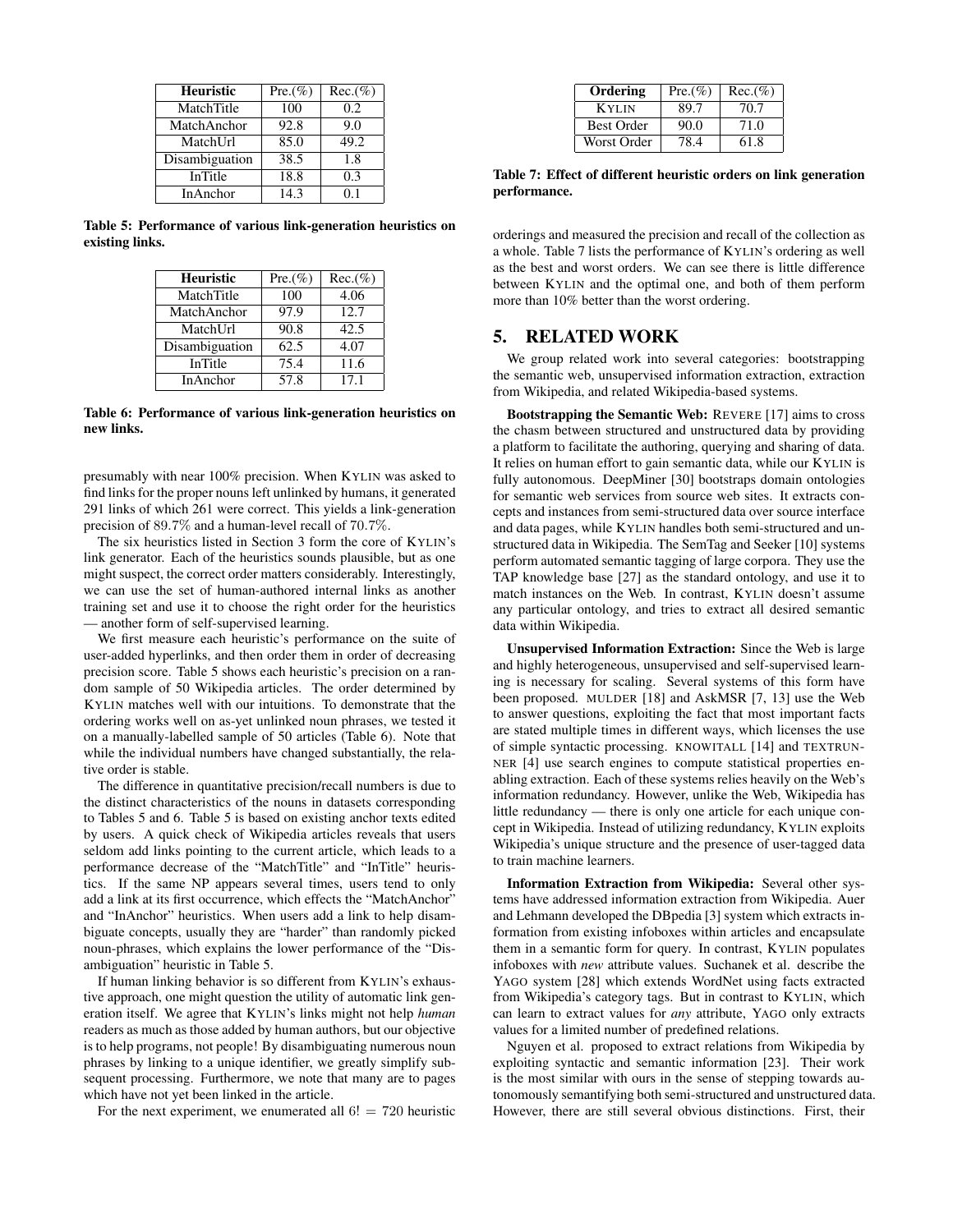system only classifies whether a sentence is related to some attribute, while KYLIN also *extracts* the particular attribute value within the sentences. Second, they only care about the relationshiptyped attributes between concepts (i.e. objects having their own identifying pages), while KYLIN tries to extract *all* important attributes. Third, their system targets a limited number of predefined attributes, while KYLIN can dynamically refine infobox templates for different domains.

Other Wikipedia-Related Systems: Völkel et al. proposed an extension to be integrated with Wikipedia, which allows the typing of links between articles and the specification of typed data inside the articles in an easy-to-use manner [29]. Though a great step towards semantifying Wikipedia, it still relies on manual labelling by human users. Gabrilovich et al. used Wikipedia to enhance text categorization [15], and later proposed a semantic-relatedness metric using Wikipedia-based explicit semantic analysis [16]. Ponzetto et al. derived a large scale taxonomy containing subsumption relations based on the category system in Wikipedia [26]. Adafre et al. tried to discover missing links in Wikipedia by first computing a cluster of highly similar pages around a target page, then identifying candidate links from those similar pages [2]. In contrast, KYLIN searches all proper noun-phrases within the target page for link creations.

## 6. DISCUSSION

Although our objective is the automatic extraction of structured data from natural-language text on Wikipedia and eventually the whole Web, our investigation has uncovered some lessons that directly benefit Wikipedia and similar collaborative knowledge repositories. Specifically, Wikipedia could greatly improve consistency if it were augmented with a software robot (perhaps based on KYLIN) which functioned as an automatic fact-checker. When an article was created or edited, this agent could:

- Suggest new entries for an associated infobox
- Detect inconsistencies between the text and infobox attributes
- Note schema inconsistencies in infoboxes and suggest attribute names which have been used previously
- Detect incomplete disambiguation pages and add links to other matching articles
- Suggest additional internal links.

## 6.1 Conclusion

This paper described KYLIN, a prototype system which autonomously extracts structured data from Wikipedia and regularlizes its internal link structure. Since KYLIN uses self-supervised learning, which is bootstrapped on existing user-contributed data, it requires little or no human guidance. We make the following contributions:

- We propose bootstrapping the Semantic Web by mining Wikipedia and we identify some unique challenges (lack of redundancy) and opportunities (unique identifiers, user-supplied training data, lists, categories, etc.) of this approach. We also identify additional issues resulting from Wikipedia's growth through decentralized authoring (e.g., inconsistency, schema drift, etc.). This high-level analysis should benefit future work on Wikipedia and similar collaborative knowledge repositories.
- We describe a systems for automatically generating attribute/value pairs summarizing an article's properties. Based on selfsupervised learning, KYLIN achieves performance which is

roughly comparable with that of human editors. In one case, KYLIN does even better.

- By automatically identifying missing internal links for proper nouns, more semantic tags are added. Because these links resolve noun phrases to unique identifiers, they are useful for many purposes such as information retrieval, structural analysis, and further semantic processing. Meaning lies in the graph structure of concepts defined in terms of each other, and KYLIN helps complete that graph.
- Collaboratively authored data is rife with noise and incompleteness. We identify robust learning methods which can cope in this environment. Extensive experiments demonstrate the performance of our system and characterize some of the crucial architectural choices (e.g., the optimal ordering of heuristics, the utility of classifier-based training data refinement, a pipelined architecture for attribute extraction).

## 6.2 Future Work

For an initial prototype, KYLIN performs quite well. But there are numerous directions for improvement. Many of KYLIN's components are simple baseline implementations, because we wished an end-to-end system. We wish to apply learning to the problem of document classification, consider more sophisticated ways of combining heuristics (e.g., stacked metalearning), test on more cases, make the result public (e.g., as a Firefox extension), and other improvements. In the longer term, we will investigate the following directions:

- Schema Matching: Currently we took a simple statistical way to clean infobox templates. More sophisticated strategies for schema matching are desired.
- Information Verification: Besides automatic information extraction, KYLIN should also be able to verify the correctness of the extracted information so that inconsistency can be correctly resolved. An intuitive way is utilizing outside Web knowledge such as Google indices.
- Taxonomy Construction: Wikipedia contains many distinct types of information, which have very similar schemata. List and category information is rudimentary. Never-the-less, there appears to be great potential for automatic construction of a useful ontological resource.
- Topic Discovery: As the largest collaborative encyclopedia, Wikipedia should extend its coverage as much as possible. But as Wikipedia grows, it is getting harder and harder for users to identify missing or incomplete articles. KYLIN should be able to identify these topics, and facilitate users' editting (for example, pointing users to useful information sources outside Wikipedia).

#### 7. ACKNOWLEDGMENTS

We thank Oren Etzioni, Alex Yates, Matt Broadhead, and Michele Banko for providing the code of their software and useful discussions. We also thank anonymous reviewers for valuable suggestions and comments. This work was supported by NSF grant IIS-0307906, ONR grant N00014-06-1-0147, SRI CALO grant 03- 000225 and the WRF / TJ Cable Professorship.